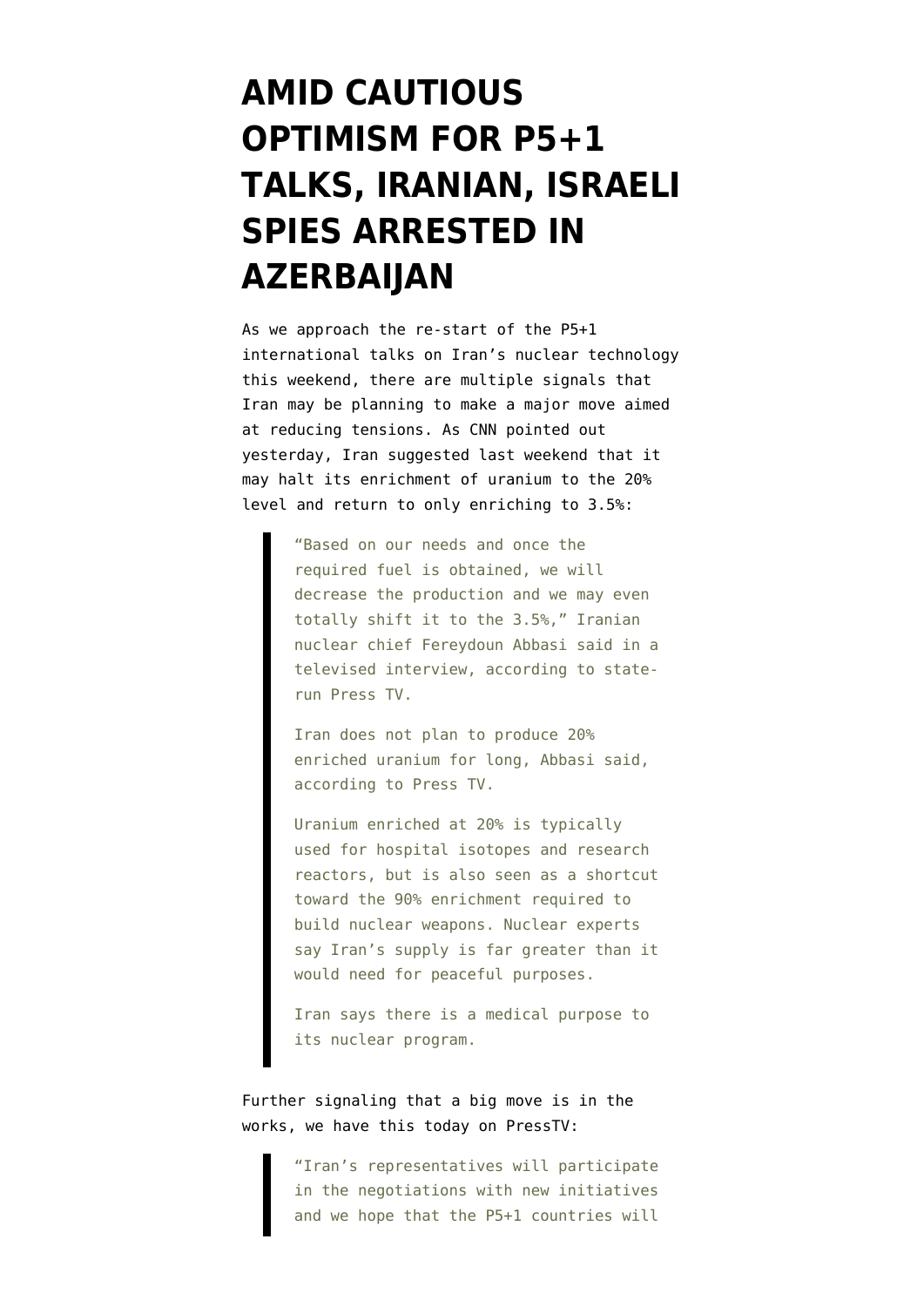also enter talks with constructive approaches," Jalili told reporters in Tehran on Wednesday, IRNA reported.

"The language of threat and pressure against the Iranian nation has never yielded results but will lead to more seriousness in the attitude of the Iranian nation," he added.

He emphasized, "We are ready to hold progressive and successful talks on cooperation."

At the same time that we are seeing hints of progress on the diplomatic front, it appears that a number of Iranian and Israeli spies have been taken out of action from their operations bases in Azerbaijan.

Back in the middle of March, Azerbaijan announced they had [arrested 22 spies working for](http://www.bbc.co.uk/news/world-europe-17368576) [Iran](http://www.bbc.co.uk/news/world-europe-17368576):

> The authorities in Azerbaijan have arrested 22 people on suspicion of spying for Iran, accusing them of links to the Iranian Revolutionary Guards.

> The undated arrests were confirmed in a brief statement by the Azerbaijani national security ministry.

/snip/

"Firearms, cartridges, explosives and espionage equipment were found during the arrest," the Azerbaijani national security ministry said.

The 22 detainees are said to have received orders from the Revolutionary Guards to "commit terrorist acts against the US, Israeli and other Western states' embassies and the embassies' employees".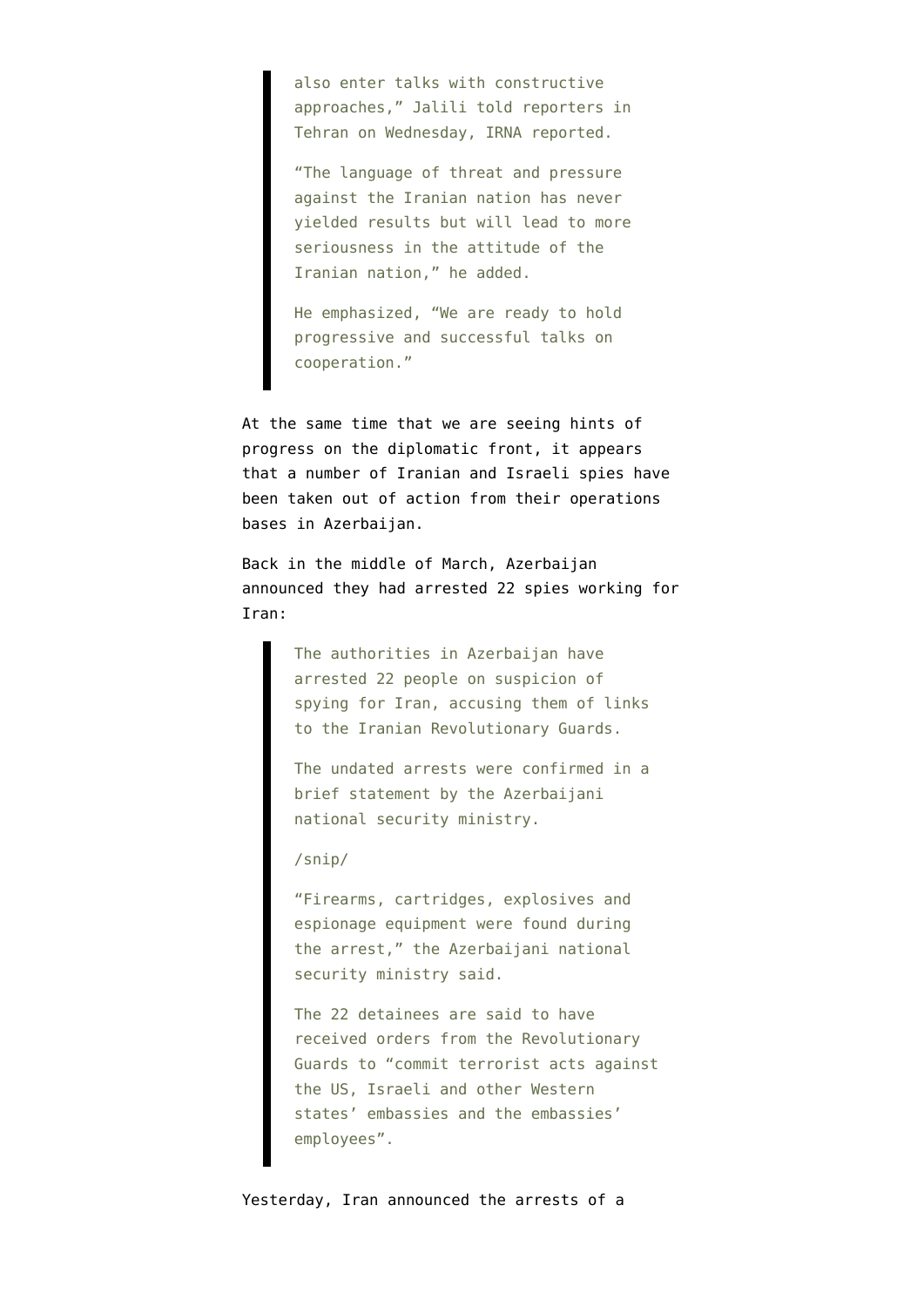number of Israeli agents, some of whom are presumed to have been in Azerbaijan and some of whom were in Iran. From [Mehr News:](http://www.mehrnews.com/en/newsdetail.aspx?NewsID=1573708)

> The Iranian Intelligence Ministry, in a statement issued on Tuesday, announced that key members of an Israeli terrorist network have been identified and arrested in the country.

The statement said that intelligence forces, in a series of operations in a number of central and border provinces of Iran, managed to identify a major Zionist network of terror and sabotage and arrest a number of criminal terrorists and mercenaries affiliated with the network.

It added that a large amount of heavy bombs ready to be detonated, machine guns, handguns, silencers, and telecommunications devices were confiscated from terrorists.

The ministry also said that further details about the number of terrorists, their missions, seized equipment, and terrorists' bases of operation cannot be released yet due to security considerations.

## Speculation that the spies were based in Azerbaijan comes from the [Washington Post:](http://www.washingtonpost.com/world/middle_east/iran-says-it-captured-israel-backed-terrorist-team/2012/04/10/gIQA8I3I8S_story.html)

Although the report did not name the regional country, Iranian media in recent months have quoted several officials as saying that neighboring Azerbaijan has sheltered operatives plotting attacks in Iran.

Earlier this week, [MSNBC published a very](http://worldnews.msnbc.msn.com/_news/2012/04/09/11036848-like-casablanca-in-world-war-ii-as-iran-tensions-grow-azerbaijan-becomes-den-of-spies?lite) [informative background piece](http://worldnews.msnbc.msn.com/_news/2012/04/09/11036848-like-casablanca-in-world-war-ii-as-iran-tensions-grow-azerbaijan-becomes-den-of-spies?lite) on the use of Azerbaijan as a base for operation of spies on both sides of the Israel-Iran dispute: